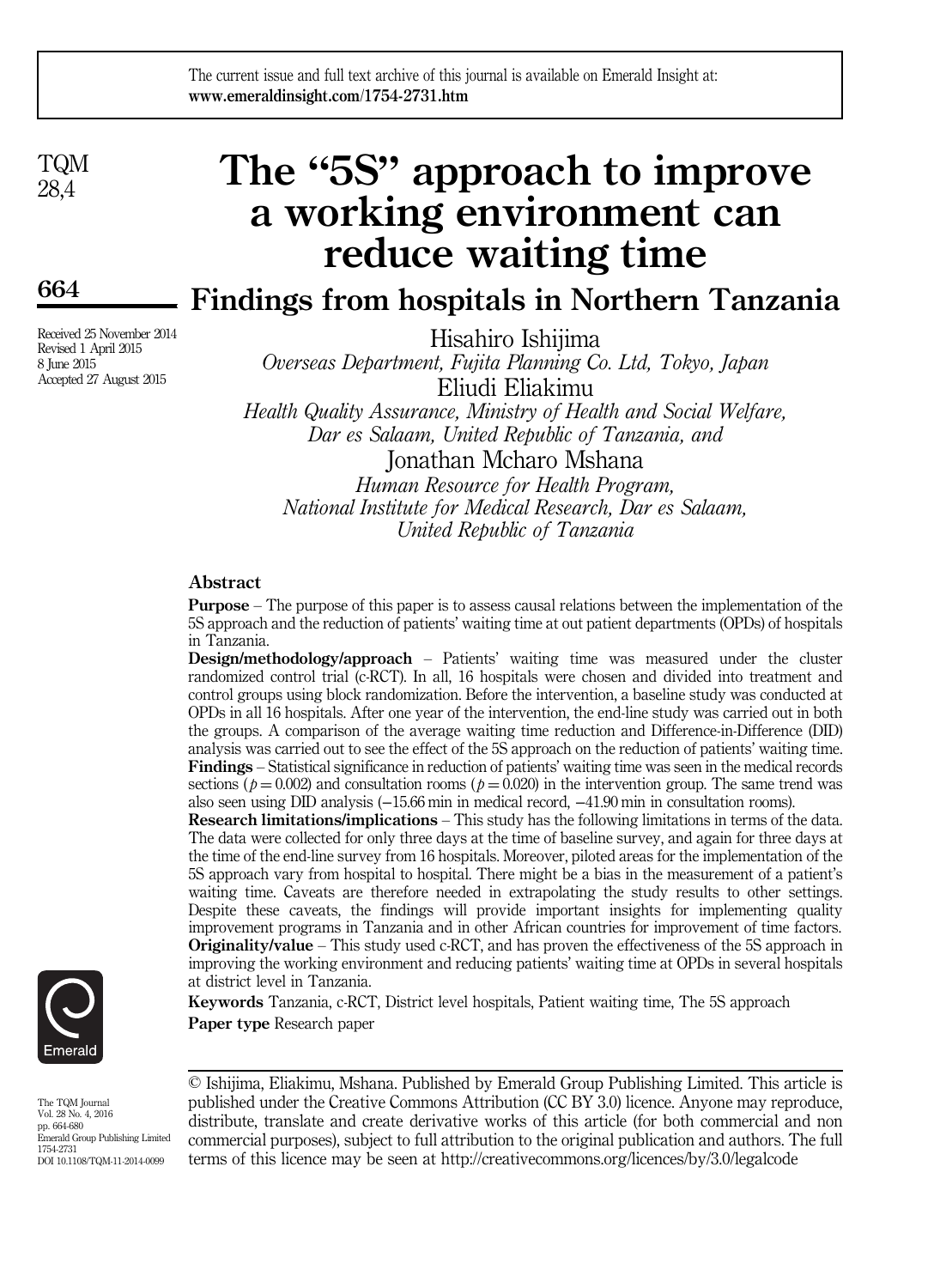### Introduction

Long waiting times between registration and receiving consultations from clinicians, and when receiving other services such as prescriptions for medications and specimen collection for laboratory testing at out patient departments (OPDs), are problematic in public hospitals in Tanzania (Muhondwa et al., 2008).

Prolongation of waiting time is identified as one of the dissatisfactory factors for patients and users of health facilities in many countries, as reported in different studies (Aldana et al., 2001; Muhondwa et al., 2008; Umar et al., 2011).

Resource shortages are often pointed at as being the cause of the prolongation of waiting time, especially the fluctuation or shortage of human resource for health (Lucas, 2002; World Health Organization, 2006). However, prolongation of waiting time is not only caused by resource shortages, but also by various factors such as poor planning and management, a disorganized workplace, and registration procedures (Abdullah, 2005; Ofili and Ofovwe, 2005; Rauf et al., 2008; Organization for Economic Co-operation and Development, 2013).

The definition of time study used in this paper is "a work measurement technique consisting of careful time measurement of the task with a time measuring instrument, adjusted for any observed variance from normal effort or pace and to allow adequate time for such items as foreign elements, unavoidable or machine delays, rest to overcome fatigue, and personal needs." (Institute of Industrial and System Engineers website).

Some studies identified that patients spent a majority of time at OPDs waiting to receive medical services (Sharma and Chowhan, 2013). The reduction in long waiting times at OPDs and emergency rooms has been studied in many countries (Helbig *et al.*, 2009; Ng et al., 2010; Cao et al., 2011; Dinesh et al., 2013), as it is a very important factor for a patient's satisfaction, and an indicator of health care quality. These studies generated sets of evidences used to design and implement waiting time reduction strategies. One of the methods used for the reduction of patient waiting time is a lean management method, applied to one section or department of a hospital in a developed country, which has shown reduced waiting times (Dinesh *et al.*, 2013; Ng *et al.*, 2010). However, those studies were limited to one hospital hence it is difficult to generalize findings. There has been no study, based on the authors' knowledge, conducted using cluster randomized control trial (c-RCT) to validate the effectiveness of the 5S approach among QI interventions at hospitals in an African context.

#### The 5S Approach

The 5S approach is a principle and a tool, which is used to organize and manage the workplace for improvement of the working environment. It originated from the Japanese manufacturing sector in the mid-1950s. The approach became famous and it started to be applied by many companies in the 1980s. It has also been applied in the service industry, for example in hotels and hospitals, since the 1990s (Fabrizio and Tapping, 2006).

In the manufacturing sector, the 5S approach has been found to be useful in setting out a clear, simple route toward achieving a total quality, equitable, environment where well controlled process and operation produce high quality goods and services (O'hEocha, 2000). The 5S could be incorporated with some management system practices as an approach for integrated management system so as to improve productivity, quality delivery of services and safety (Jamian et al., 2012).

5S approach to improve a working environment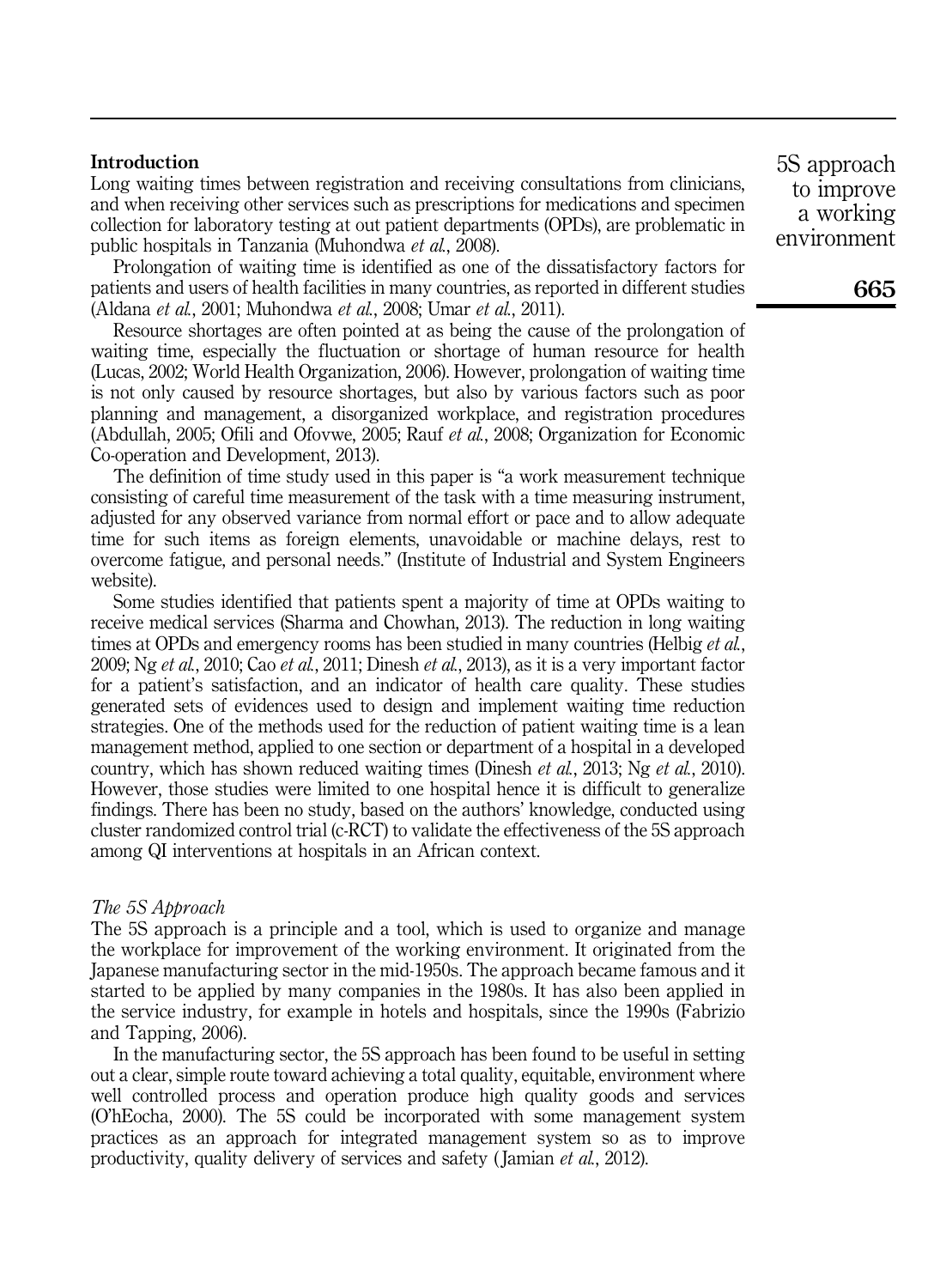O'hEocha's (2000) study reported that 5S approach is effective in improving environmental performance related primarily to the measured reductions in waste of resources. Pheng's (2001) study has shown that 5S principles are useful in ensuring high productivity and achievement of quality standards in organizations in manufacturing sector. The 5S principles also can complement well with other quality improvement and quality assurance approaches such as the ISO standards in ensuring cleanliness and safety of working environment and hence building a good foundation toward total quality management (TQM). Ho's (2010) study provided some evidence on usefulness of 5S in improving productivity and competitiveness in organizations and companies across various sectors including security systems manufacturer, textile industry, communication enterprise, railway, construction, and others. The importance of the 5S principles is health sector in developing countries like Tanzania is even more than ever given the dwindling resources particularly financial resources.

The 5S's refer to five abbreviations of Japanese words, all with the initial letter "s". These are Seiri; Seiton; Seisou; Seiketsu; and Shitsuke. These words have also been translated into English and Kiswahili words starting with "s" to make them familiar to Tanzanian health workers as shown in Table I (MoHSW, Tanzania, 2013; Hasegawa and Karandagoda, 2013).

#### The 5S approach used for improvement of productivity in a health facility

The 5S (Sort-Set-Shine-Standardize-Sustain) approach can improve the arrangement of items in the workplace using a "Can see, Can take out, Can return" philosophy, so that particular items and particular numbers are kept and organized, supported by some tools such as labeling, numbering, color coding and so on. This way of arrangement in the workplace is effective in reducing time spent searching for needed items for provision of services. For example, medical records sections keep thousands of patients' files for years and years. Unfortunately, many hospitals in Africa do not keep patients' files in an appropriate manner as

| Japanese English      |                                   | Kiswahili Meanings |                                                                                                                                                                                                                                                    |
|-----------------------|-----------------------------------|--------------------|----------------------------------------------------------------------------------------------------------------------------------------------------------------------------------------------------------------------------------------------------|
| S1 Seiri              | Sort                              |                    | Sasambua Remove unused items from your workplace. This step will also<br>help to identify what is missing from your workplace                                                                                                                      |
| S <sub>2</sub> Seiton | Set                               | Seti               | Organize everything needed in proper order for easier work.<br>This step is based on finding efficient and effective storage of<br>necessary items. Setting of necessary items can save time and<br>energy when looking for something              |
| S <sub>3</sub> Seiso  | <b>Shine</b>                      | Safisha            | Maintain a high standard of cleanliness of the workplace, tools<br>and equipment. This step will create ownership of<br>infrastructure, equipment and tools, and enable identification<br>of any abnormality of infrastructure, equipment or tools |
|                       | S4 Seiketsu Standardize Sanifisha |                    | Maintain an environment where S1 to S3 are implemented in<br>the same manner throughout the organization                                                                                                                                           |
| S5 Shitsuke Sustain   |                                   | Shikilia           | Maintain S1-S4 through discipline, commitment and<br>empowerment.<br>This step focusses on defining a new mindset and standard in<br>the workplace                                                                                                 |

666

TQM 28,4

Table I. Explanation of the 5S approach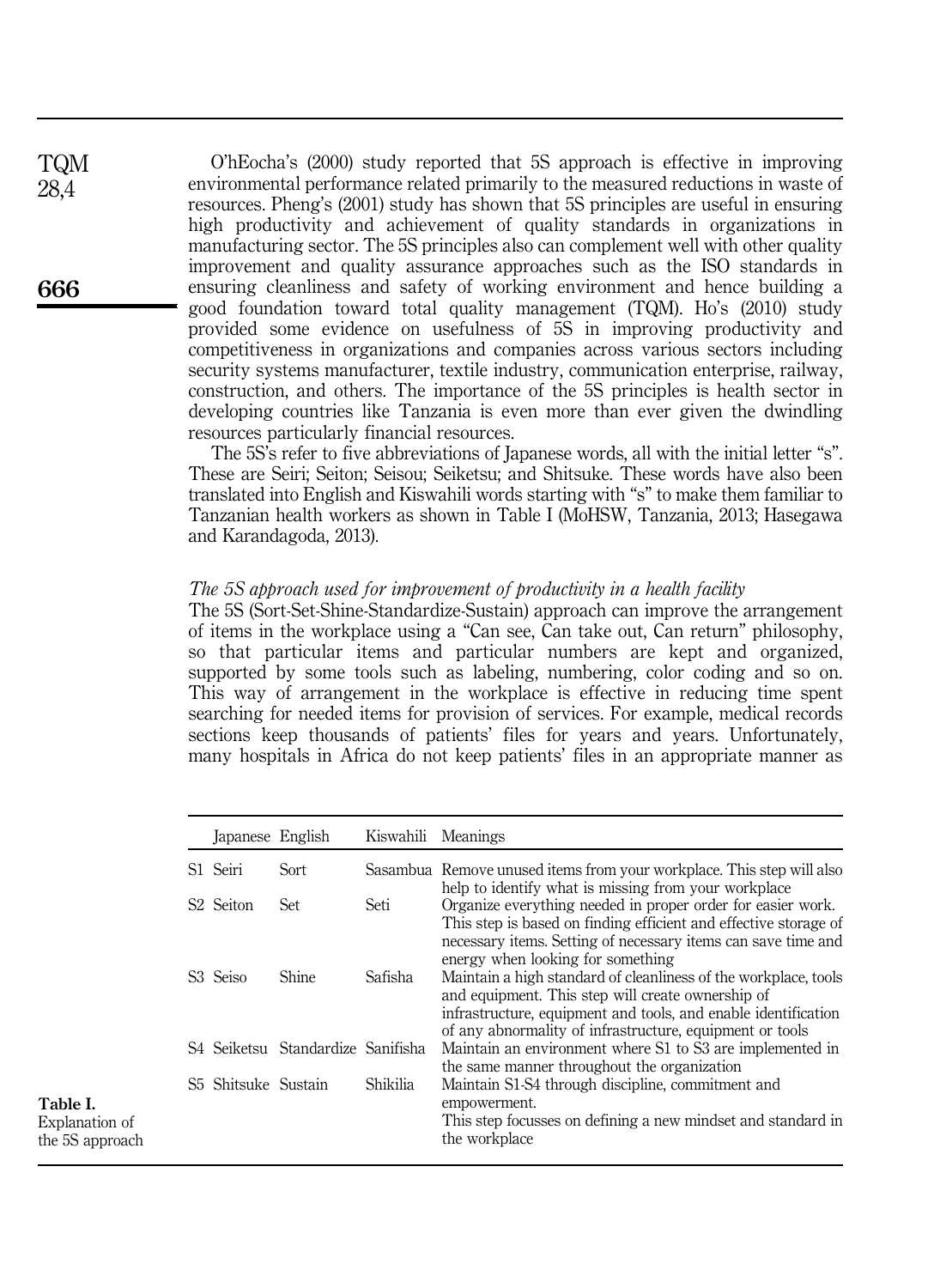shown in Plate 1. However, removing unused files or expired files from shelves, and properly categorizing active files by numbering and labeling them, makes retrieving a patient's files easy, quicker and opens up more space. This leads to an improvement in staff movement and a reduction in waiting time when getting a patients' file at OPD.

As mentioned above, operational efficiency can be improved by practicing the 5S approach. The improvement in operational efficiency through the 5S approach is expected to bring various positive effects to the workplace. Patients' waiting time is one indicator, which commonly reflects the results of efforts in a cross-sectorial manner. Therefore, in this study we studied the effect on the patients' waiting time as a result of the 5S approach.

#### Operational research (OR)

This OR was jointly conducted by the Ministry of Health and Social Welfare (MoHSW), the Japan International Cooperation Agency, and 16 district and designated district hospitals in the Kilimanjaro and Manyara regions in Tanzania between June 2011 and August 2012.

The OR aimed to assess the effect of the 5S-KAIZEN-TQM approaches on quality of care and other areas in the context of health care facilities in Tanzania using c-RCT methods, as described in Figure 1. This paper is focussed on patient waiting time, measured through direct observation at four selected sections of OPDs in all 16 hospitals. Ethical clearance of the research was obtained from the National Health Research Ethics Review Committee (NatHREC:Ref.NIMR/HQ/R.8a/ Vol.IX/1257) in Tanzania.

#### **Methods**

#### Study design

Findings of this paper were obtained from c-RCT conducted at selected hospitals in Manyara and Kilimanjaro regions in Tanzania. The broad objective of the study was to examine the effectiveness of the 5S approach on the reduction of patients' waiting time at different service points in OPDs. We hypothesized that hospitals in the treatment group that would practice 5S activities would improve productivity and minimize process time for service provision through improving the working environment as described in Figure 2. Due to the reduction in process time, sections that would practice the 5S approach could reduce patients' waiting time for provision of health services.





Before 5S activities **After 5S** activities

5S approach to improve a working environment

Plate 1. Example of the 5S activities at medical records in a public hospital here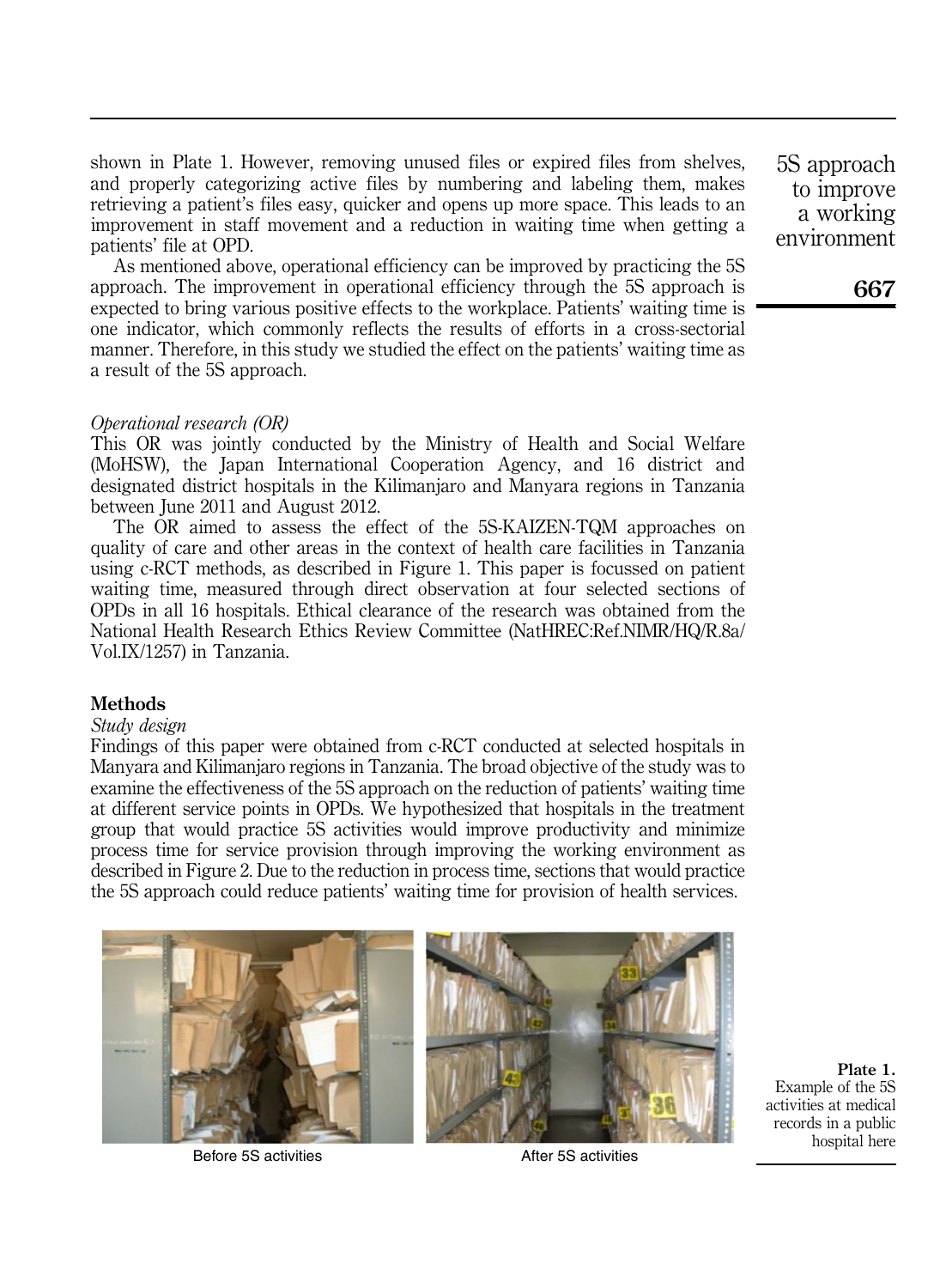

This study team listed 16 district level hospitals from two regions in the northern part of Tanzania based on the following characteristics: hospitals at district level; average number of outpatients per day; bed capacity; number of staff; no other QI intervention; and no conflict with other QI intervention in hospital.

Randomized block design (Bhattacherjee, 2012) was used to select the hospitals for the study. Subjects were assigned to blocks, based on regions (Kilimanjaro and Manyara regions) (Table II). Then, within each block, subjects were randomly assigned to either the treatment group or the control group (Table II). 11 districts (seven districts in Kilimanjaro and four districts in the Manyara region) were taken in this block randomization.

#### Series of intervention activities to intervention group

Intervention activities that were conducted in eight hospitals in the treatment group are shown in Figure 3. Before the first intervention, a baseline survey was conducted in all 16 hospitals with both the intervention and control group. After the baseline survey,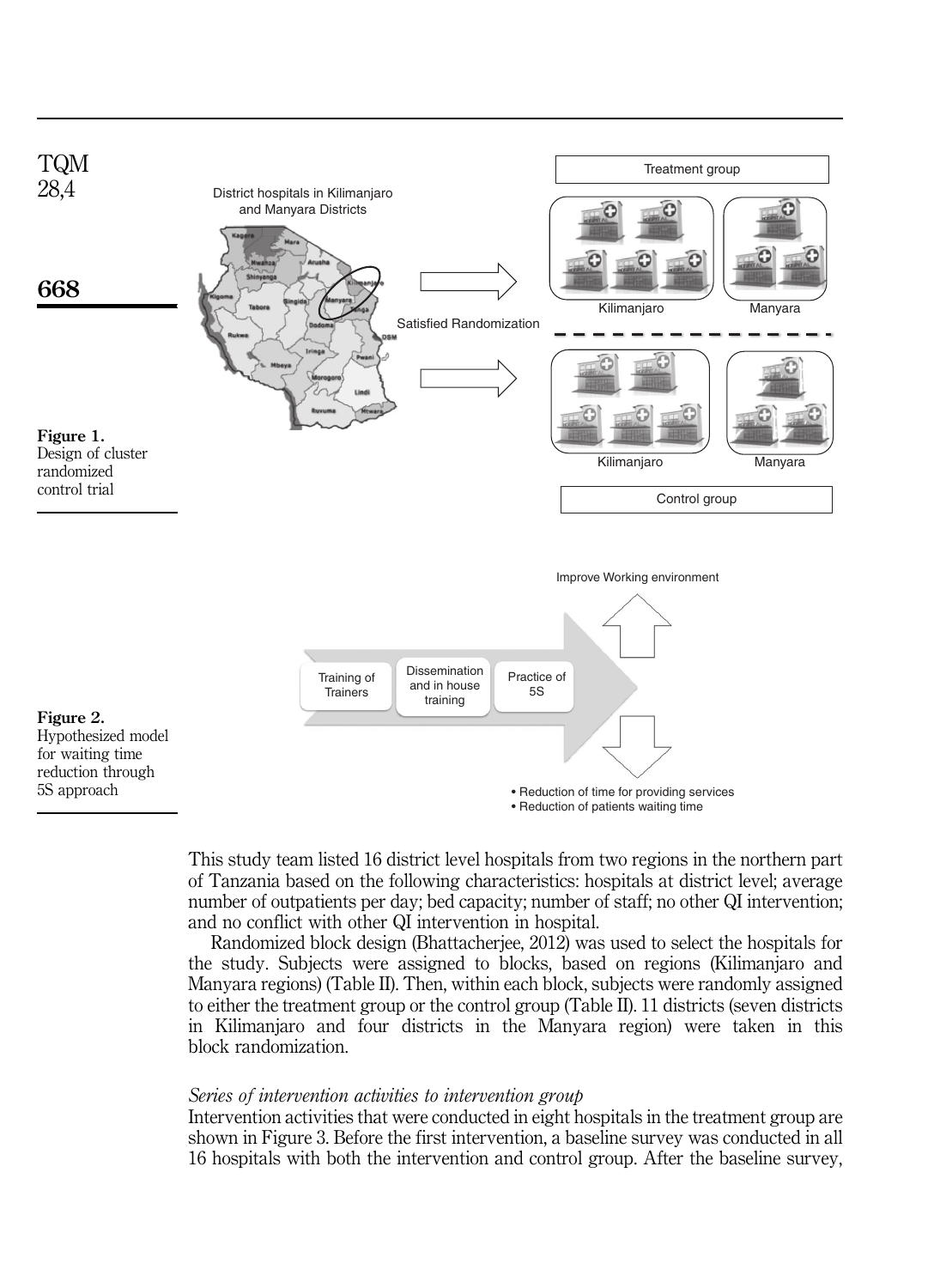| Manyara<br>Kilimanjaro A                                                                                      | B<br>Babati<br>District<br>Siha | 2<br>A<br>Kiteto<br>District<br>В<br>Same | 3<br>В<br>Hanang<br>District<br>A<br>Mwanga | 4<br>А<br>Mbulu<br>District<br>B<br>Rombo          | 5<br>B<br>Hai    | 6<br>А<br>Moshi Rural | A<br>Moshi Urban | 5S approach<br>to improve<br>a working<br>environment |
|---------------------------------------------------------------------------------------------------------------|---------------------------------|-------------------------------------------|---------------------------------------------|----------------------------------------------------|------------------|-----------------------|------------------|-------------------------------------------------------|
| Regions                                                                                                       | District<br>Treatment (A)       | <b>District</b>                           | District                                    | District<br>Control (B)                            | District Council |                       | Council          | 669                                                   |
| Manyara<br>Kilimanjaro Hospital A, B, C, D, and E<br><b>Notes:</b> $A$ – Treatment group; $B$ – Control group | Hospital F, G, and H            |                                           |                                             | Hospital N, O, and P<br>Hospital I, J, K, L, and M |                  |                       |                  | Table II.<br>Result of block<br>randomization         |



Series of

the first intervention, training of trainers (ToT) on the 5S approach, was conducted in July 2011 to the eight hospitals in the intervention group. Six months after ToT, consultation visits (CVs) were conducted by MoHSW CV team to monitor and evaluate the progress of the 5S implementation in the eight hospitals. During the visit, technical advice was given to Hospital Management Teams and Quality Improvement Teams of the hospitals. Around the same time of CVs, a midline survey was conducted. Three months after the CVs, all eight hospitals were invited to participate in a Progress Report Meeting (PRM) to present their self-evaluation results of 5S activities, and to receive comments, suggestions, and advice from other participating hospitals. Three months after the PRM, a second CV was conducted, and an end-line survey was also conducted in August 2012. During the ToT, hospitals in the treatment group were instructed to select pilot areas to practice the 5S approach. The selection of pilot areas was the decision of each hospital in the treatment group.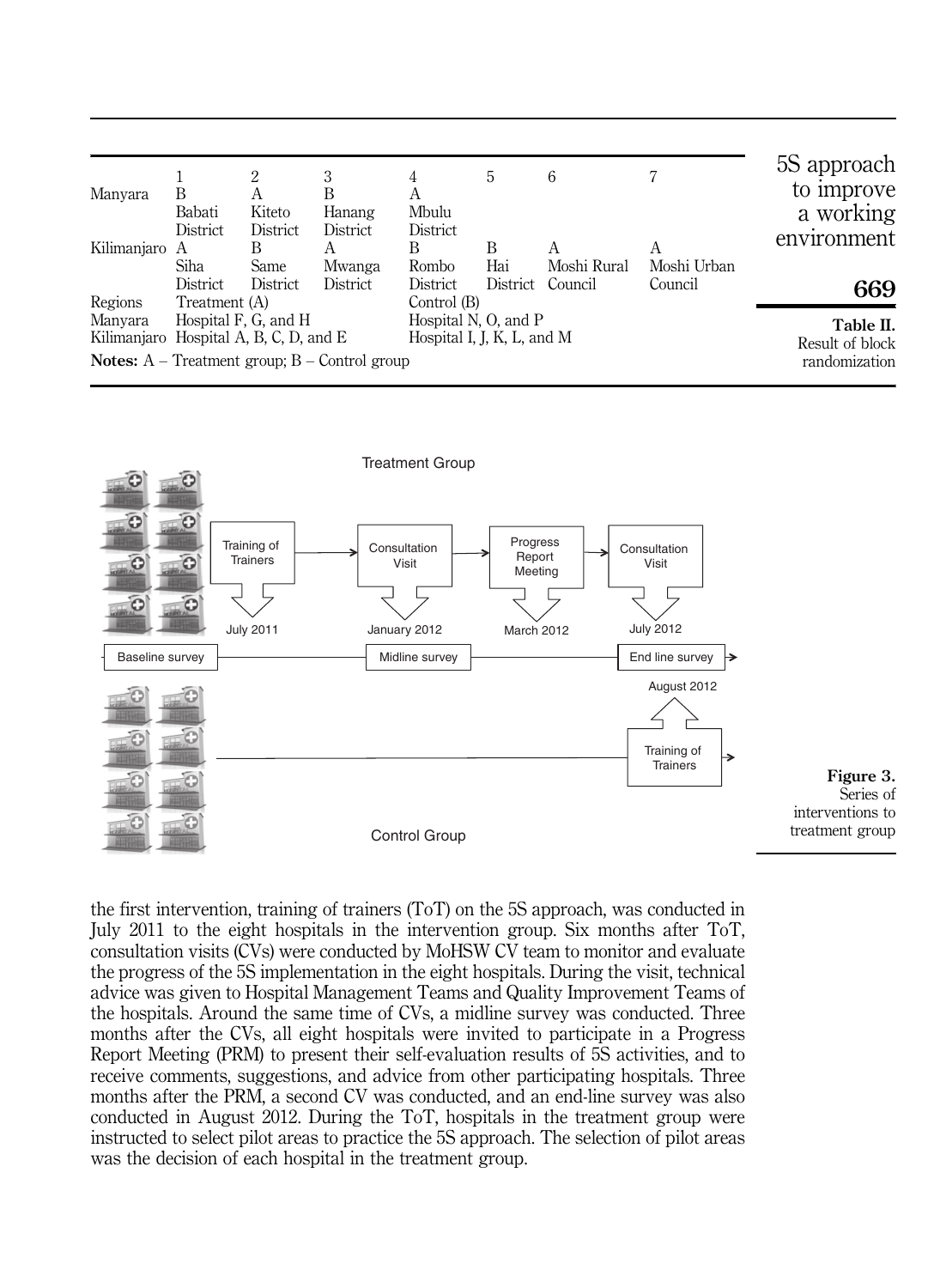5S activities implemented by the hospitals in the treatment group

Six months after the baseline survey, the study team visited the hospitals in the treatment group, and obtained information on pilot areas for the 5S implementation. When the pilot areas were identified same as the observation points, the study team obtained information on the 5S activities that had been practiced in those areas.

Based on the assessment at hospitals in the treatment group, the study team obtained information on 5S activities conducted in the four areas selected for measuring waiting time as shown in the Table III. Hospital "A", "B", "C", "D" and "G" selected the medical records section as one of the pilot areas for the 5S approach. Removing old files, proper numbering of patients' files and arrangement of files are found as common interventions in the medical records section. Hospital "A" and "E" selected consultation rooms as one of the pilot areas for the 5S approach. Sorting items in the consultation room and arranging patients' files for smooth serving are found to be common interventions in consultation rooms. Hospital "A", "B", "C" and "G" selected the laboratory as one of the pilot areas for the 5S approach. Sorting items in the laboratory, and changing specimen collection and arrangement are found to be common interventions in laboratories. Hospital "B", "C", "D", "E" and "G" selected the pharmacy as one of the pilot areas for the 5S approach. Removing unwanted items and labeling of shelves are found to be common interventions in pharmacies. Hospital "F" and Hospital "H" did not select any of the sections where waiting time could be measured.

#### Sample size

Based on the c-RCT sampling strategy, previous studies were reviewed to calculate the sample size of this study. However, no similar studies were found based on the authors' knowledge. Therefore, the authors agreed to use the following settings to calculate sample size: power  $= 0.8$ , significance  $= 0.05$ , effect size  $= 0.4$ , interclass correlation  $coefficient = 0.05$ , number of clusters = 15. Based on the settings, the sample size per cluster was calculated, and it was indicated that a minimum of 65 observations per cluster were needed for this study. Therefore, to ensure accuracy, it was agreed to collect 75 observations per cluster. However, some hospitals had a smaller number of patients on the day of data collection, and could not observe 75 per cluster, as shown in Table IV.

#### Data collection

Data on patient waiting time was collected at four sections, namely, registry; waiting area of the consultation room; laboratory reception; and pharmacy dispensing area in the OPD of the 16 hospitals. Two surveyors were allocated per hospital at each section to observe and directly measure time spent by patients before receiving services.

The surveyors prepared 50 pieces of paper and wrote, "Participant" on 25 pieces of the paper, and "Not a participant" on the other pieces of paper. Then, these papers were put in a box, and patients who came to the data collection points were asked to pick a piece of paper from the box. Whoever picked the paper with "participant" was requested to participate in the survey. The surveyors continued to measure time spent waiting for services. During the baseline and the end-line surveys, the flow of patients was observed for three consecutive days, from Monday to Wednesday, from 8 a.m. to 2 p.m. in the same week at the four sections of the 16 hospitals. These days were selected based on the fact that many outpatients usually visit hospital on Mondays, Tuesdays and Wednesdays, and so it was possible to obtain enough data during surveys (Table V).

TQM 28,4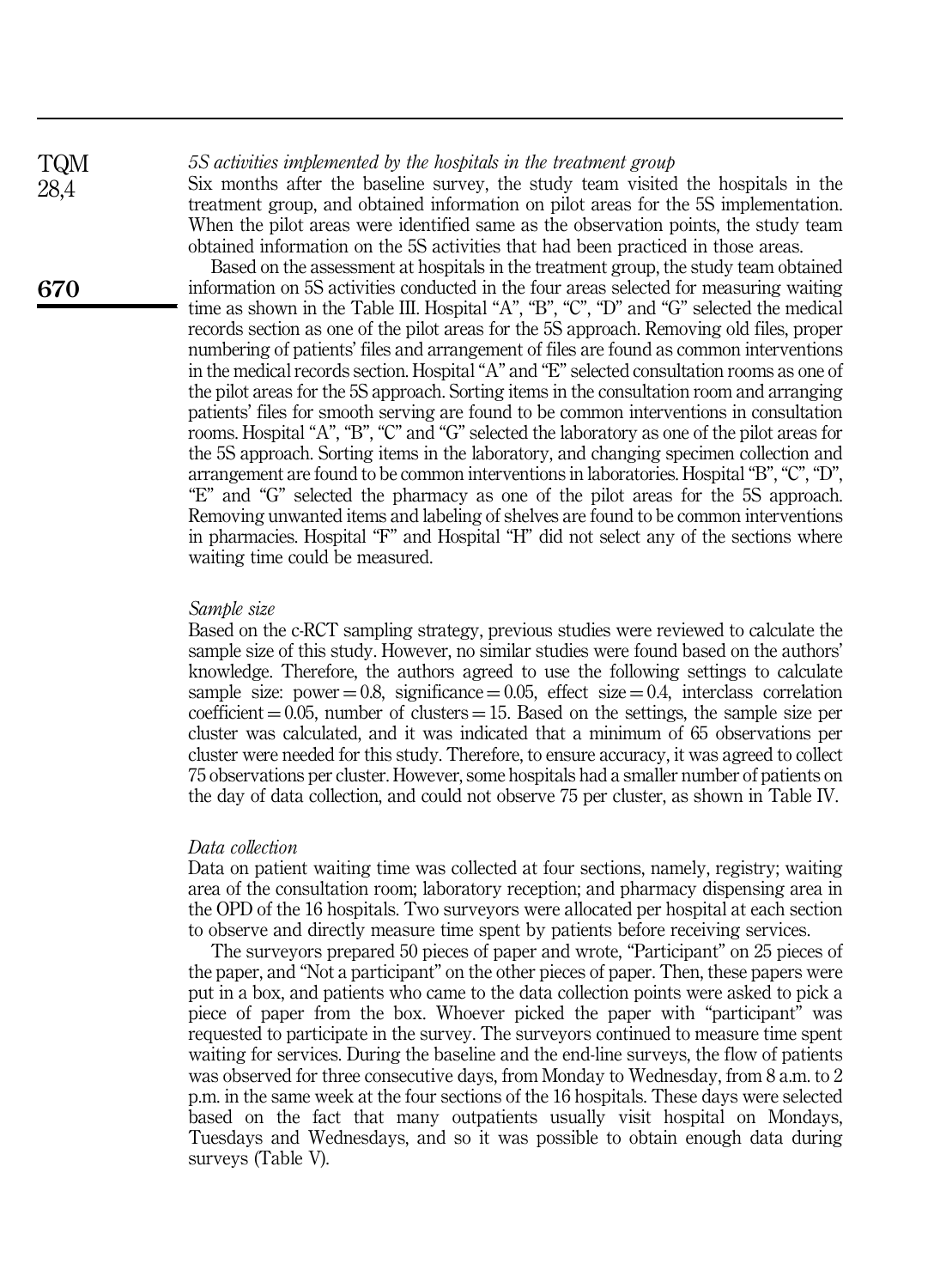| Hospital |   | Medical record                                                                                                                                           | Consultation<br>room                                                                                                                                                                                                    | Laboratory                                                                                                                                                                                            | Pharmacy                                                                                                                                                   | 5S approach<br>to improve                         |
|----------|---|----------------------------------------------------------------------------------------------------------------------------------------------------------|-------------------------------------------------------------------------------------------------------------------------------------------------------------------------------------------------------------------------|-------------------------------------------------------------------------------------------------------------------------------------------------------------------------------------------------------|------------------------------------------------------------------------------------------------------------------------------------------------------------|---------------------------------------------------|
| А        |   | P Remove old files<br>Prepare enough boxes<br>and put number on boxes<br>according to year, and<br>arrange the boxes on the<br>shelves according to year | P Sort consultation<br>room<br>Put box to keep<br>patient files in so<br>that the first to<br>come will be<br>served first<br>Put labels on                                                                             | P Sort laboratory<br>Put restrictions on<br>patients entering the<br>laboratory,<br>specimens taken at<br>reception and<br>labeled.<br>Put waste bin both at                                          |                                                                                                                                                            | a working<br>environment<br>671                   |
| B        | P | Remove old files<br>Install shelves and<br>arrange active files<br>Number files properly                                                                 | items and arrange                                                                                                                                                                                                       | reception and in the<br>laboratory<br>P Sort laboratory<br>Put labels on<br>machines and other<br>things<br>Put number on the<br>fridge and write<br>what is inside<br>Arrange specimens<br>and label | P Remove unwanted<br>things like expired<br>medicines and destroy<br>them<br>Install shelves and<br>arrange medicines<br>Put labels on shelves             |                                                   |
| C        |   | P Remove old files<br>Arrange active files<br>Number files properly                                                                                      |                                                                                                                                                                                                                         | P Sort laboratory<br>Remove unwanted<br>things like old<br>machines<br>Put labels on the<br>machines and other                                                                                        | P Sort pharmacy<br>Arrange medicines on<br>the shelves so that<br>first in will be first out<br>and label                                                  |                                                   |
| D        |   | P Remove old files<br>Arrange active files<br>Number files properly                                                                                      |                                                                                                                                                                                                                         | things                                                                                                                                                                                                | P Remove unwanted<br>things like boxes<br>Put medicines on                                                                                                 |                                                   |
| E        |   |                                                                                                                                                          | P Sort consultation<br>room<br>Arrange patient<br>files in order so<br>that the first to<br>come will be<br>served first<br>Arrange things in<br>an orderly fashion<br>so it is easy to<br>find them and<br>return them |                                                                                                                                                                                                       | shelves and label<br>P Remove unwanted<br>things like boxes<br>Put medicines on<br>shelves and label                                                       |                                                   |
| F<br>G   |   | P Remove old files<br>Arrange active files<br>Number files properly                                                                                      |                                                                                                                                                                                                                         | P Sort laboratory<br>Put labels on the<br>machines and other<br>things<br>Arrange specimens<br>so that the first to<br>come will be the first<br>to be served                                         | P Remove unwanted<br>things like boxes and<br>destroy those which<br>are not in use, like<br>expired medicines<br>Arrange medicine on<br>shelves and label | Table III.<br>5S activities<br>implemented by the |
| H        |   | <b>Note:</b> P, Pilot areas for 5S activities                                                                                                            |                                                                                                                                                                                                                         |                                                                                                                                                                                                       |                                                                                                                                                            | hospitals in the<br>treatment group               |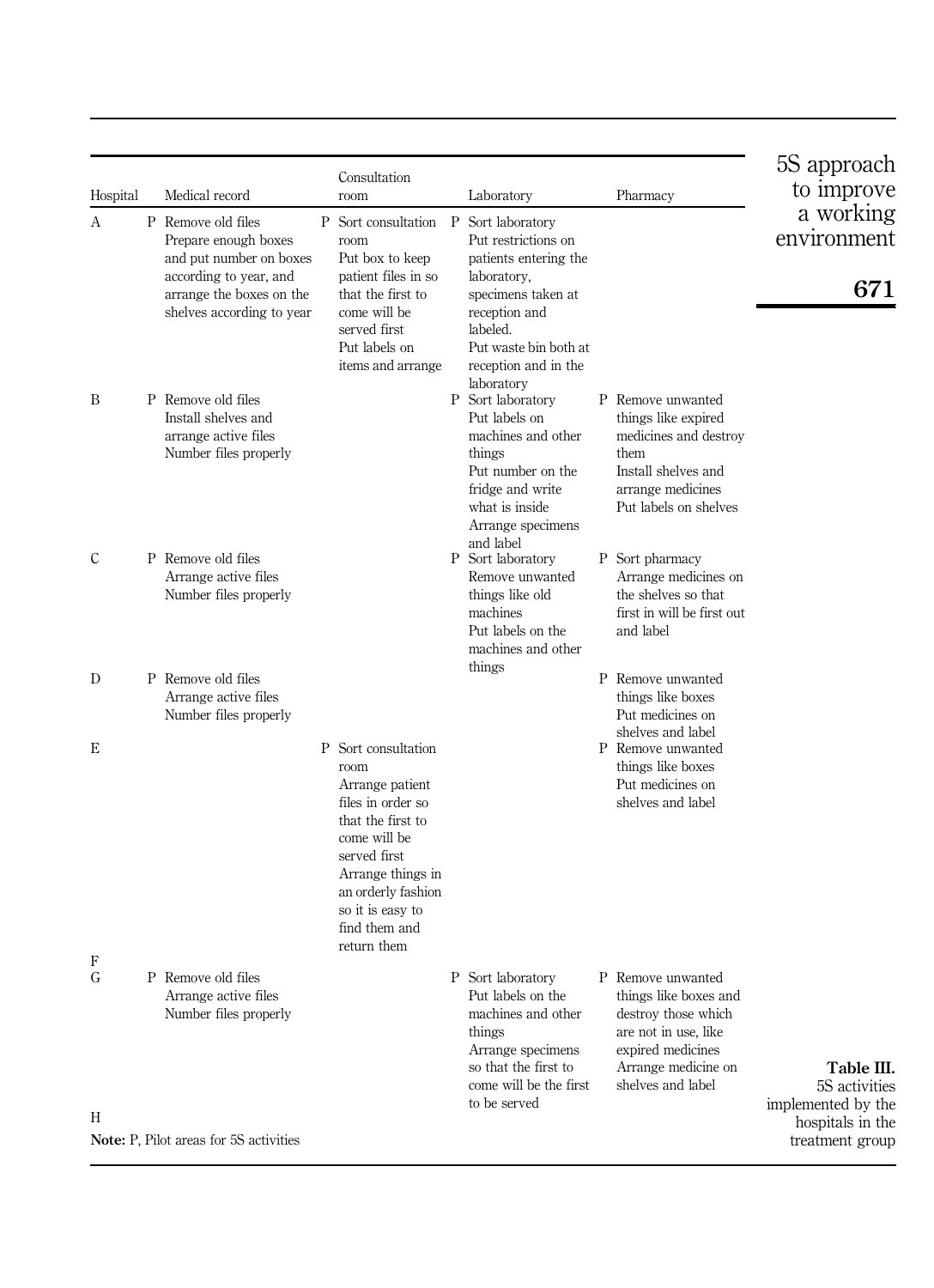| TQM<br>28,4                                                                     |                                                                                            | BL                                                    | Registry/Medical record<br>EL                                                                                                                                                                                                                                                                                                                                                                                                                                | BL                                                    | Consultation room<br>EL                               | <b>BL</b>                                             | Laboratory<br>EL                                      | BL                                                    | Pharmacy<br>EL                                        |
|---------------------------------------------------------------------------------|--------------------------------------------------------------------------------------------|-------------------------------------------------------|--------------------------------------------------------------------------------------------------------------------------------------------------------------------------------------------------------------------------------------------------------------------------------------------------------------------------------------------------------------------------------------------------------------------------------------------------------------|-------------------------------------------------------|-------------------------------------------------------|-------------------------------------------------------|-------------------------------------------------------|-------------------------------------------------------|-------------------------------------------------------|
| 672                                                                             | А<br>B<br>Ċ<br>D                                                                           | Intervention hospitals<br>75<br>75<br>75<br>75        | 75<br>75<br>75<br>75                                                                                                                                                                                                                                                                                                                                                                                                                                         | 75<br>75<br>75<br>75                                  | 75<br>75<br>75<br>75                                  | 75<br>70<br>75<br>75                                  | 75<br>75<br>75<br>75                                  | 75<br>75<br>75<br>75                                  | 75<br>75<br>75<br>75                                  |
|                                                                                 | E<br>F<br>G<br>H                                                                           | 75<br>75<br>75<br>62                                  | 75<br>75<br>75<br>75                                                                                                                                                                                                                                                                                                                                                                                                                                         | 75<br>74<br>75<br>70                                  | 75<br>75<br>75<br>75                                  | 75<br>$\overline{0}$<br>75<br>70                      | 75<br>52<br>75<br>75                                  | 75<br>75<br>75<br>56                                  | 75<br>75<br>75<br>75                                  |
| Table IV.<br>Sample size per<br>hospital and data<br>collection points          | Control hospitals<br>I<br>J<br>K<br>L<br>M<br>N<br>$\overline{O}$<br>$\mathbf{P}$<br>Total | 24<br>75<br>75<br>75<br>75<br>75<br>75<br>75<br>1,136 | 48<br>75<br>75<br>75<br>75<br>75<br>75<br>75<br>1,173                                                                                                                                                                                                                                                                                                                                                                                                        | 59<br>75<br>75<br>75<br>75<br>72<br>75<br>75<br>1,175 | 55<br>75<br>75<br>75<br>74<br>75<br>75<br>75<br>1,179 | 16<br>75<br>72<br>59<br>75<br>65<br>75<br>75<br>1,027 | 28<br>75<br>75<br>75<br>74<br>73<br>75<br>75<br>1,127 | 35<br>75<br>75<br>75<br>75<br>75<br>75<br>75<br>1,141 | 31<br>75<br>75<br>75<br>75<br>75<br>75<br>75<br>1,156 |
| Table V.<br>Surveyed points<br>and purpose of<br>time measured<br>at the points | Surveyed points<br>1 Registry<br>2 Consultation<br>room<br>3 Laboratory<br>4 Pharmacy      |                                                       | Time measured<br>Patient's waiting time for completion of her/his registration at registry<br>Patient's waiting time from arrival at consultation room bench/seat until he/she<br>enters the consultation room<br>Patient's waiting time from arrival at laboratory until submission/provision of<br>specimen for examination<br>Waiting time of patients at pharmacy from presentation of drug prescription until<br>drugs are obtained from pharmacy staff |                                                       |                                                       |                                                       |                                                       |                                                       |                                                       |

#### Data analysis

To avoid bias from baseline imbalance, Difference-in-Differences (DID) analysis was used to see the effect of the 5S approach on patients' waiting time at four-observation points of the hospitals in the treatment group. As mentioned in the data collection section of this paper, repeated cross-section data was used for the analysis of this study. Since c-RCT was used for this study, a parallel trend assumption is fulfilled for the purpose of this analysis.

#### Findings

#### Differences between the treatment group and the control group

The overall average of patient waiting time reduction was observed in all fourobservation points. Statistical significances were observed at the medical records section ( $p = 0.002$  in piloted hospitals) and at the consultation room ( $p = 0.020$  in piloted hospitals). At the end of the c-RCT, mean patient waiting time at the medical record section was reduced from overall average of 12.9 minutes (95 percent confidence interval 11.3-13.3) to 4.6 minutes (95 percent confidence interval 4.5-4.8). Mean patient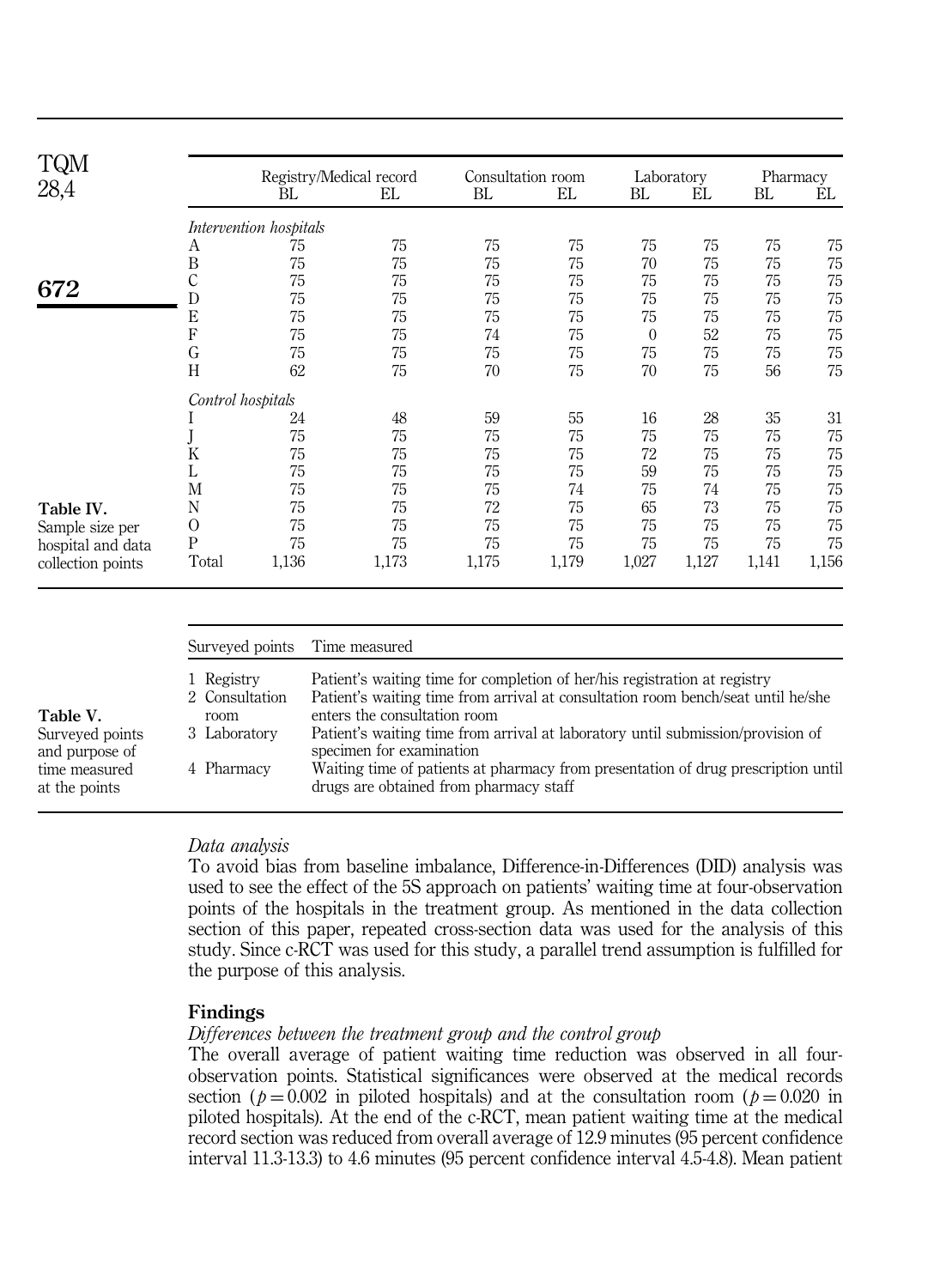waiting time at the consultation room was reduced from overall average of 35.0 minutes (95 percent confidence interval 33.0-37.0) to 22.5 minutes (95 percent confidence interval 21.3-23.7) (Table VI).

#### Effect of 5S approach on waiting time

At the end of the c-RCT, significant reduction of patient waiting time was observed at the medical records section. The waiting time reduction was minus 15.66 minutes in piloted hospitals, and minus 1.76 minutes in non-piloted hospitals. Significant reduction of patient waiting time was also observed at the consultation room. The waiting time reduction was minus 41.90 minutes in piloted hospitals, and minus 10.40 minutes in non-piloted hospitals. Slight waiting time reduction was observed at the laboratory in treatment group in hospitals that piloted 5S activities at laboratory. However, there was no statistical significance. The waiting time reduction at the pharmacy showed no statistical significance between treatment group and control group even at the pharmacy in hospitals that piloted 5S activities as shown in Table VII and Figure 4.

#### **Discussion**

This study was conducted to find the field effectiveness of the 5S approach, which has been applied practically in many public hospitals in Tanzania. The MoHSW adopted the 5S approach to improve the working environments of public hospitals, through the improved physical changes and cleanliness that the 5S approach brings. However, the actual improvement of productivities and time reduction was not measured. Therefore, the field effectiveness of the 5S approach was checked through patients' waiting time.

Based on the analysis between the treatment group and the control group, we found that implementation of the 5S approach was useful in reducing the waiting time at different service points of the hospitals. For hospitals in the treatment group, a significant gap between before and after intervention with the 5S activities was observed at the medical records section and at the consultation room. However, the waiting time at the laboratory and pharmacy showed less difference.

From the industrial engineering point of view, a time study is often conducted in the following situations: during repetitive work cycles of short to long duration; when a wide variety of dissimilar work is practiced; or when process control elements constitute a part of the cycle (Salvendy, 2001; Tak et al., 2013). Based on the results of our study, through improving the working environment with the 5S activities, it is easy to reduce patient waiting time during the repetitive work cycles practiced in sections, such as at the medical records section (the repetitive work cycle at the medical records section involves receiving patients at reception, finding the patients' files, and registering the patients) and at the consultation room (the repetitive work cycle at the consultation room involves receiving patients at reception, arranging files in order of first arrival, checking and recording vital signs of patients, and calling patients into the consultation room).

The majority of hospitals in the treatment group chose the medical records section and consultation room as start up implementation areas for showcases to other work areas. Activities, which were implemented, are shown in Table III. Removing old files, proper numbering and coding of shelves and rearrangement of active files are common activities found at the medical records section. Arrangement of the consultation room, improvements in the flow of patients and arrangement of patient files are common activities found at the consultation room. It is indicated that these kinds of simple activities can improve efficiency at the workplace, leading to a reduction in patients waiting time.

5S approach to improve a working environment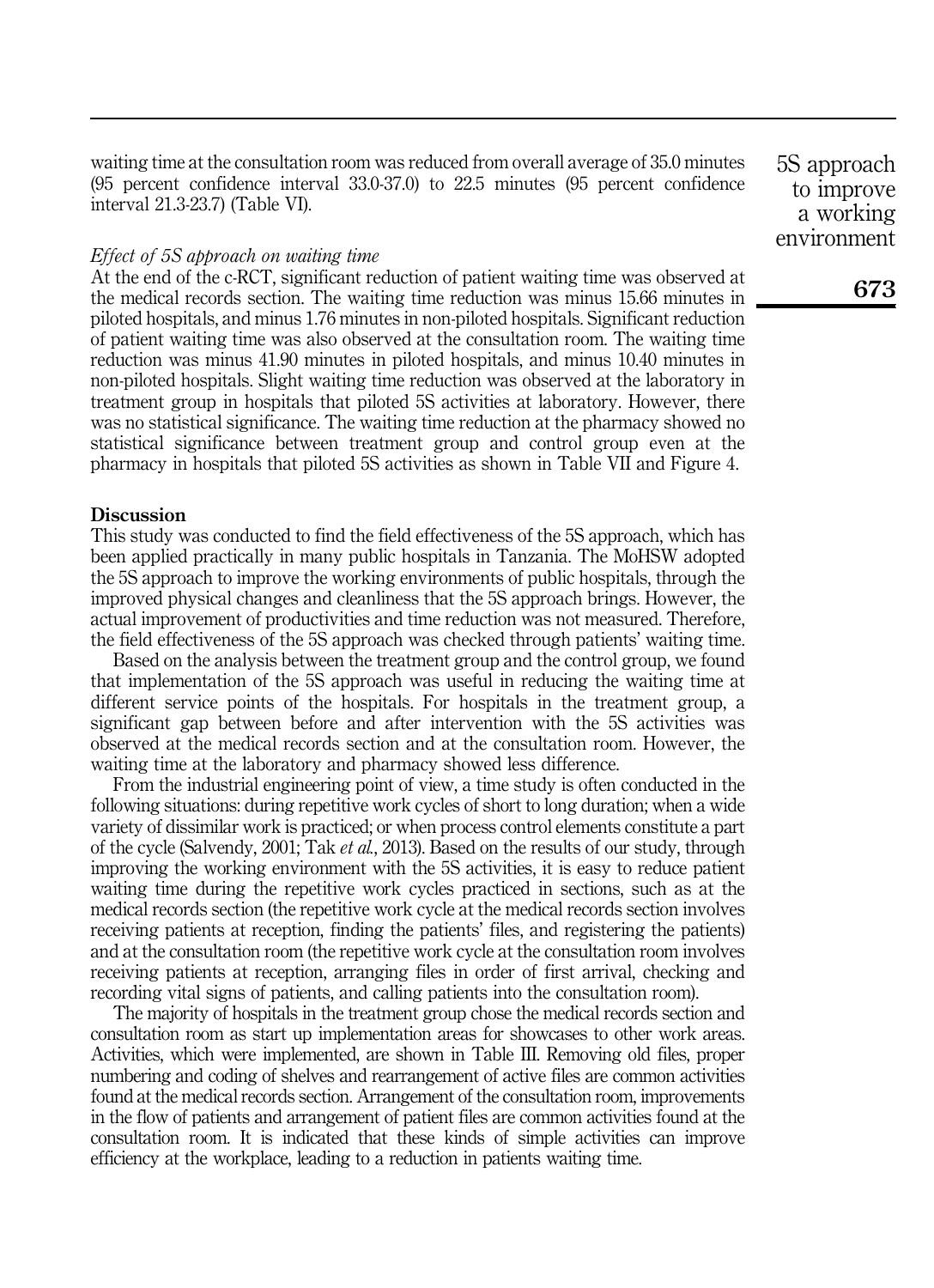| <b>TQM</b><br>28,4                                      | $p$ -value                         | $0.008***$<br>$0.002$ ***<br>0.376<br>0.193                          | $0.020**$<br>$0.051*$<br>$0.510\,$<br>0.380                              | $0.178\,$<br>0.705<br>0.191<br>0.948                                    | 0.746<br>0.748<br>0.945<br>0.968                               |
|---------------------------------------------------------|------------------------------------|----------------------------------------------------------------------|--------------------------------------------------------------------------|-------------------------------------------------------------------------|----------------------------------------------------------------|
| 674                                                     | $95%$ CI                           | $(9.5 - 10.9)$<br>$(4.6 - 5.2)$<br>$(4.4 - 4.8)$<br>$(4.2 - 4.6)$    | $(13.2 - 15.6)$<br>$(23.8 - 26.8)$<br>$(32.9 - 37.3)$<br>$(21.3 - 23.7)$ | $(10.1 - 1.9)$<br>$10.1 - 11.1$<br>$(7.4-8.4)$<br>$(4.6 - 5.2)$         | $(4.5 - 5.0)$<br>$(424.7)$<br>$(4.75.7)$<br>$(5.96.5)$         |
|                                                         | CI range                           | 2235                                                                 | $11.52$<br>$1.52$                                                        | saas<br>SSSS                                                            | 2253                                                           |
|                                                         | End-line survey<br><b>GS</b>       | $217.50$<br>$25.5$                                                   | 157<br>165<br>270                                                        |                                                                         | 3135<br>3143                                                   |
|                                                         | Mean                               | 4.6<br>$492$<br>$492$                                                | 22.5<br>14.3<br>15.3<br>35.1                                             | $7000$<br>$1000$<br>$100$                                               | 4523<br>47                                                     |
|                                                         | Patient No.                        | <b>325</b><br>285<br>600                                             | 600<br><b>B</b><br>88<br>8                                               | នីនីនី                                                                  | <b>SERS</b>                                                    |
|                                                         | Hospital No.                       | ထေဟကထ                                                                | $\infty \sim \infty$                                                     | $\infty$<br>440                                                         | ထေဟကထ                                                          |
|                                                         | 95% CI <sup>a</sup>                | $(11.3 - 13.3)$<br>$(15.8 - 18.7)$<br>$(6.8 - 8.0)$<br>$(3.6 - 4.2)$ | $(27.9 - 31.9)$<br>$(46.0 - 55.0)$<br>$(27.8 - 30.8)$<br>$(33.0 - 37.0)$ | $(11.4 - 13.4)$<br>$(11.6 - 13.8)$<br>$(10.8 - 15.2)$<br>$(8.9 - 10.3)$ | $(4.5 - 5.0)$<br>$(4.5 - 4.9)$<br>$(4.3 - 5.1)$<br>$(5.8-6.6)$ |
|                                                         | CI range                           | 21300                                                                | 2.5<br>2.5<br>2.5<br>2.5                                                 | 11027                                                                   | $< 0.01$<br>333<br>0.4                                         |
|                                                         | SD <sub>1</sub>                    | 12.9<br>14.0<br>24.3                                                 | 25.15<br>28.15.25                                                        | 16.6<br>7.6<br>$12.7$<br>8.7                                            |                                                                |
|                                                         | Mean                               |                                                                      | ុ ុ ១ ១ ១<br>អូ ទូ ខ្លី ខ្ល                                              | $\frac{27}{130}$<br>9.6                                                 | $477$<br>$477$<br>$49$                                         |
|                                                         | Baseline survey<br>atient No.<br>⊶ | <b>SERR</b>                                                          | 380<br>44<br>581                                                         | 5883                                                                    | * $p < 0.1$ ; ** $p < 0.05$ ; *** $p$<br>ន្តន្តន្ត             |
|                                                         | Hospital No.                       | ထေ ဟေ ထ                                                              | $\infty$ $\sim$ $\infty$                                                 | ಈ ಣ ಙ                                                                   | Notes: <sup>a</sup> Not cluster adjusted.<br>ထေ ဟေ ထ           |
| Table VI.<br>Summary statistics<br>of outcome variables |                                    | Medical record<br>Non-Pilot<br>Control<br>Pilot                      | Consultation room<br>All<br>Pilot<br>Non-Pilot<br>Control                | aboratory<br>Non-Pilot<br>Control<br>Pilot                              | p <sub>harman</sub><br>Non-Pilot<br>Control<br>Pilot           |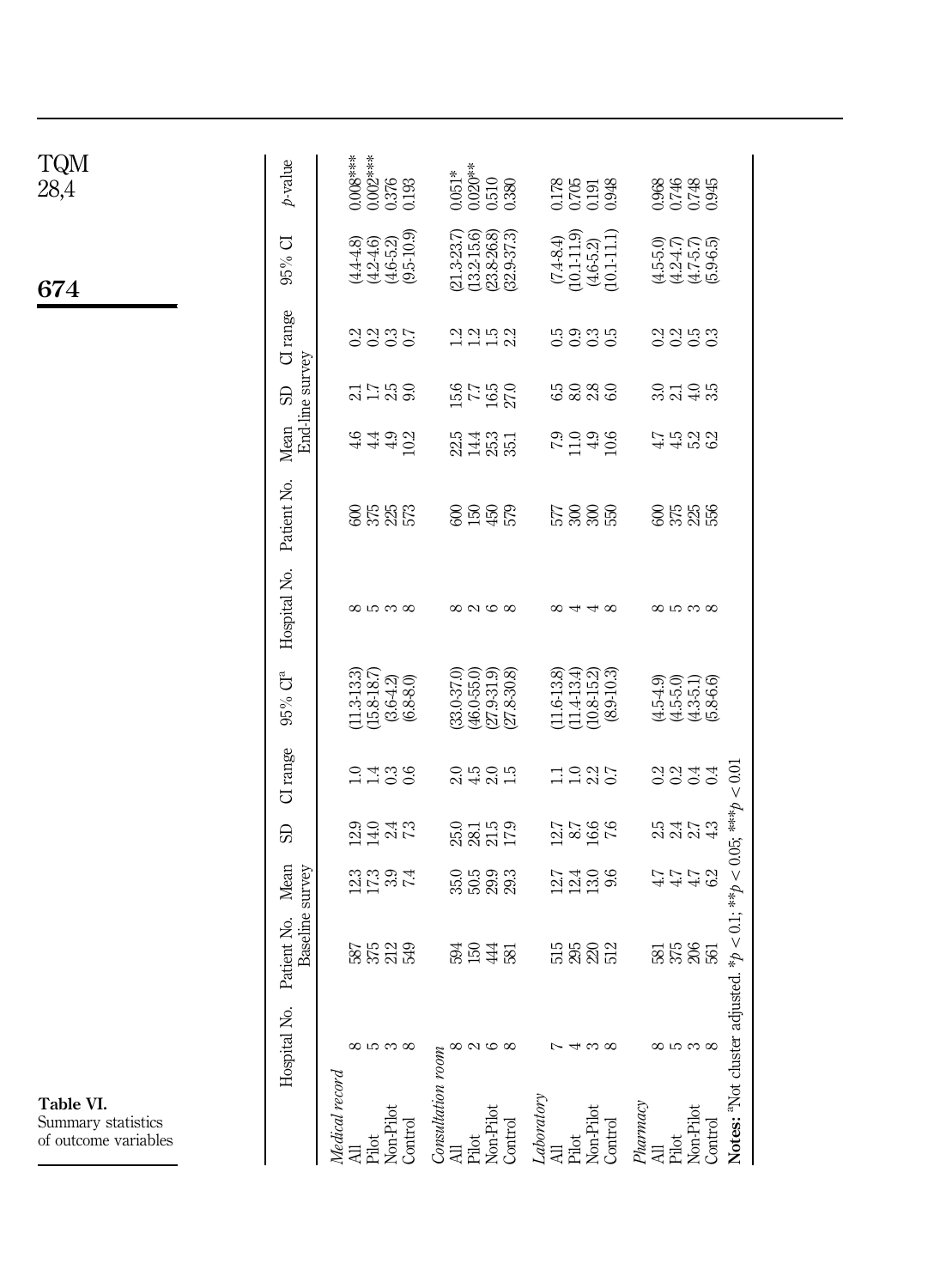|                                    | Medical record  | Consultation room | Laboratory     | Pharmacy       | 5S approach<br>to improve<br>a working |
|------------------------------------|-----------------|-------------------|----------------|----------------|----------------------------------------|
| Panel A: single difference         |                 |                   |                |                | environment                            |
| Pilot                              | $-5.80(2.788)$  | $-20.70(16.41)$   | 0.40(3.173)    | $-1.70(1.381)$ |                                        |
| Non-Pilot                          | 5.30 (3.081)    | 9.80 (8.414)      | 5.70 (1.957)   | 1.00(2.166)    | 675                                    |
| Panel B: difference in differences |                 |                   |                |                |                                        |
| Pilot                              | $-15.66(6.012)$ | $-41.90(10.57)$   | $-2.40(4.666)$ | $-0.20(1.670)$ |                                        |
| Non-Pilot                          | $-1.76(4.732)$  | $-10.40(11.65)$   | $-9.10(5.905)$ | 0.5(1.682)     | Table VII.                             |
| Region dummy                       | Yes             | Yes               | Yes            | Yes            | Effect of 5S                           |
| Sample size                        | 2,309           | 2,354             | 2,154          | 2,298          | approach on waiting                    |
| Number of hospitals                | 16              | 16                | 16             | 16             | time in four different                 |
| Intraclass correlation             | 0.168           | 0.139             | 0.151          | 0.159          | sections                               |

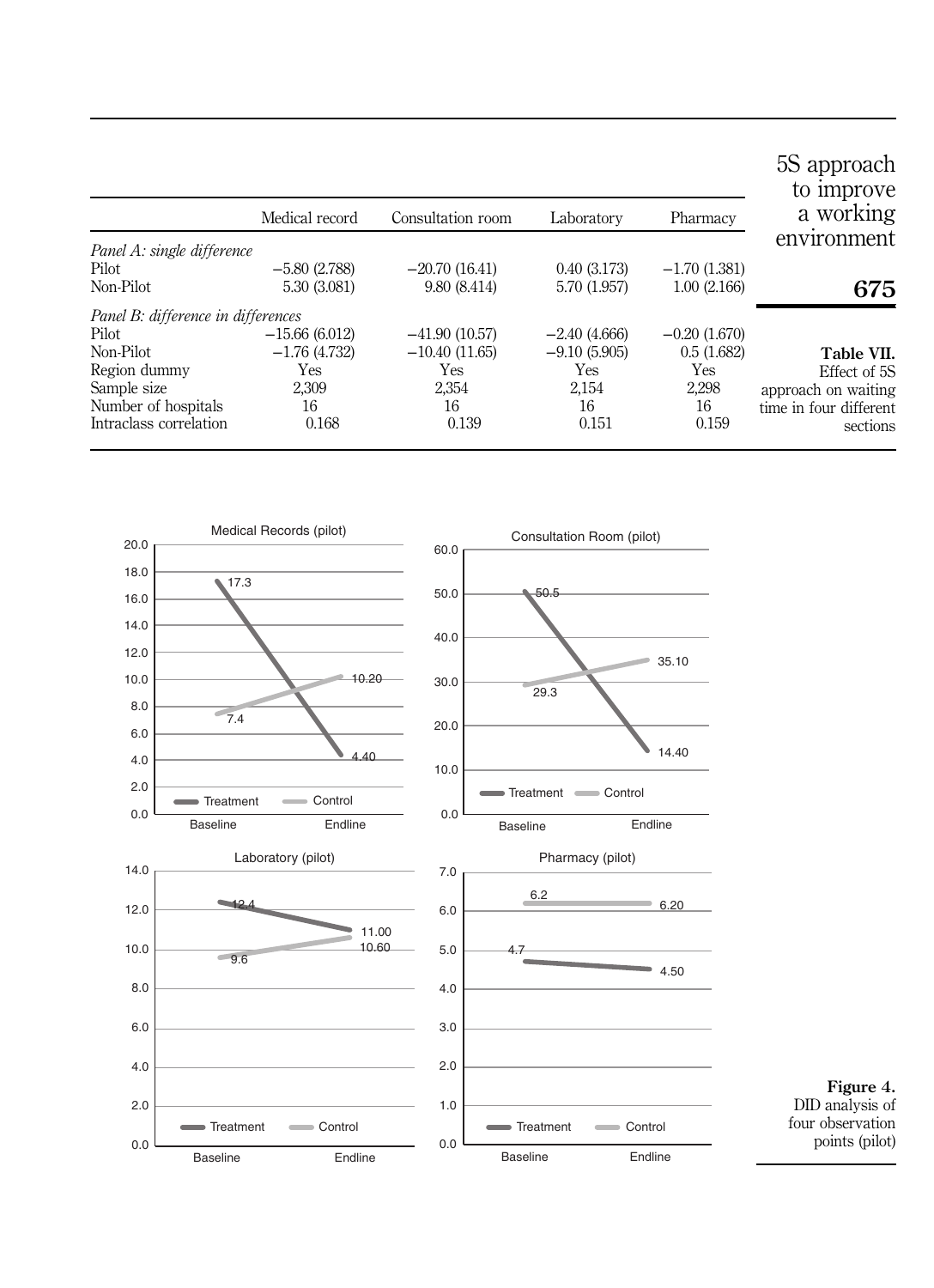On the other hand, it seems to be difficult to reduce patient waiting times in sections such as the laboratory or pharmacy with simple actions. Receiving test orders at the laboratory reception is repetitive work; however, specimen sample collection varies from test to test. Receiving a prescription for medication at the pharmacy dispensing area is repetitive work, however, medication and its volume varies from patient to patient. The majority of hospitals in the treatment group that chose the laboratory and pharmacy section as pilot areas for the 5S approach took sorting and setting activities. Those activities are concerned with removing unnecessary items, rearrangement of items and labeling items. Those activities may not be enough to improve efficiency of work, as workflow and staff movement were not well considered. In such work areas, patient flow analysis to identify bottlenecks, the process for dispensing medicines, counseling of side effects and adherence need to be considered.

Hospitals may lose trust from the community regarding accessibility to health services, due to long waiting times (Abdullah, 2005; Muhondwa et al., 2008; Ashrafun and Uddin, 2011). Prolongation of patient waiting time is associated with the reduction of patient satisfaction and a risk of the patient leaving the hospital without consultation and treatment, which leads to poor health outcomes (Rauf et al., 2008).

A poor and disorganized working environment is one of the factors, which hinders smooth provision of health services. Anderson *et al.* studied the effectiveness of work environment interventions, and found positive effects resulting from work environment improvements (Anderson and Westgaard, 2013). A reduction in waiting time for access to working tools and equipment was reported and it is indicated that performance of workers also improved (Anderson and Westgaard, 2013). Thus, improvement of the working environment is a very important factor for lead-time reduction in service provision.

Long working hours, time pressure or lead-time for procedures is one of the factors influencing job satisfaction of health workers (Kekana et al., 2007; Pillay, 2009). Prolongation of time to provide services indicates that the process of work is complicated and makes workers tired. Malik's study identified that poor working and hygiene conditions and long working hours are some of the most frequent demotivating factors among physicians (Malik et al., 2010). Therefore, a method of reducing the time needed for the provision of service is a very important factor that could lead to increased staff and patient satisfaction.

Long waiting time for patients at a point of service delivery is one of the causes of overcrowding at a health facility. The World Health Organization warns that overcrowding in health facilities increases the risk of hospital-associated infections. Hence decreasing overcrowding by providing extra facilities and proper organization of the sites or services in healthcare facilities is a priority (Hussein, et al., 2011, Patient, WHO (2011b); Raka, 2010). Improvement of the working environment and reducing waiting time also contributes to a decrease in overcrowding of patient waiting areas, which leads a decreased risk of hospital acquired infection.

In order to improve internal and external clients' satisfaction, and to reduce other problems caused by long waiting times and overcrowding of OPD, lean management or KAIZEN practices including the 5S activities, can be applied (Ng *et al.*, 2010; Kaluarachchi, 2009).

Findings of this study also coincide with prior studies, and we are of the opinion that practicing the 5S activities and creating a good working environment will help hospital managers who are facing HRH shortages with demotivated staff to increase permanence through reduction of lead-time and patient waiting time.

676

TQM 28,4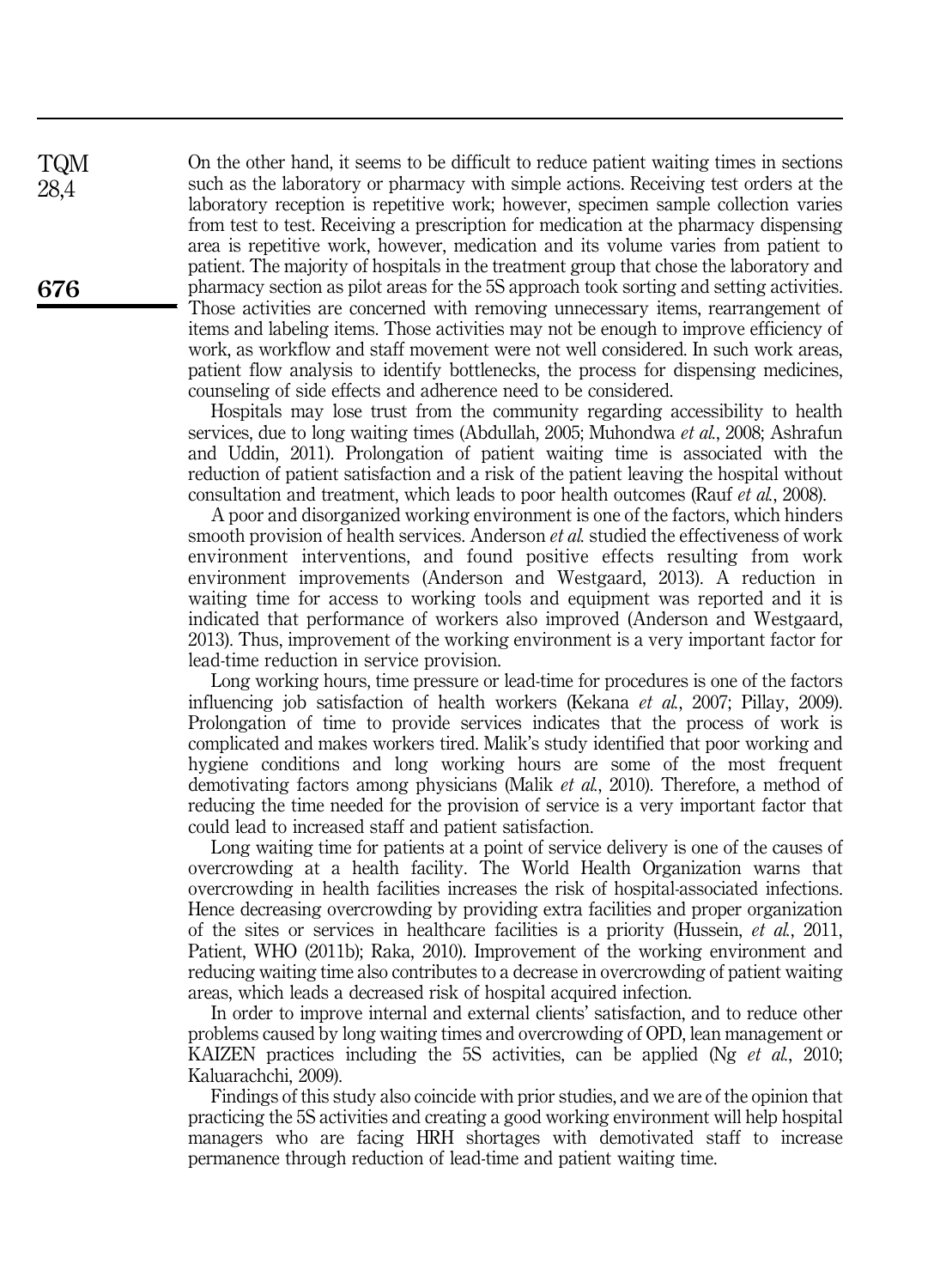This study has the following limitations in terms of the data. The data was collected for only three days at the time of baseline survey, and again for three days at the time of the end-line survey from 16 hospitals.

Moreover, piloted areas for the implementation of the 5S approach vary from hospital to hospital. There might be a bias in the measurement of a patient's waiting time. Caveats are therefore needed in extrapolating the study results to other settings. Despite these caveats, the findings will provide important insights for implementing quality improvement programs in Tanzania and in other African countries for improvement of time factors.

#### Conclusion

The findings of our study indicate that practicing the 5S approach has a positive influence on reducing patients' waiting time at health facilities which provide health services at different sections in an OPD, especially where their work process is done in a repetitive manner, at district level hospitals in Tanzania. Many studies that applied a lean management approach to reduce waiting times at hospitals in under developed country settings concluded that the reduction of waiting time increases patients' satisfaction. In this study, the results suggested that the 5S approach could reduce waiting time. There is a possibility to apply this 5S approach at district level hospitals in Africa. Also, our study demonstrated that the 5S approach could reduce lead-time of health services provision. Due to the insufficient human resource for health, workload per a health worker is getting significantly high, and work procedures are more complicated than before. This situation has been one of the causes of demotivation of health workers. Different studies proven that lean management, including the 5S approach can improve workflow and minimize wasteful practices. Therefore, practicing the 5S approach, and reducing lead-time of health services provision leads to an improvement in job satisfaction among health workers.

Satisfaction of clients for both patients and health workers is an important outcome of a quality improvement approach. Currently, data analysis of the satisfaction survey is ongoing and will be published separately. From the overall satisfaction of patients, statistical significance was observed in the question of: how to evaluate the services; how do patients feel about time spent for consultation"; and how do patients feel about time spent for waiting services at the OPD, in treatment group. From the satisfaction of health workers at hospitals, statistical significance was observed in the job satisfaction score and motivation score in treatment group. It is necessary to carry out further analysis in the currently on gong analysis of satisfaction survey data. However, we affirm the connection between actual reduction of patient waiting time and patients' satisfaction. We will continue to study implementation of the 5S approach at African hospitals, and the improvement of quality care and satisfaction of clients.

#### Acknowledgments

Various people in Japan and Tanzania supported this study, and the authors appreciate their technical contribution. A series of interventions such as trainings of trainers and consultation visits could not have happened without support from the National Institute for Medical Research (NIMR) and the National Facilitators of the 5S-KAIZEN-TQM approaches. The authors also especially thank the Japan International Cooperation Agency ( JICA) for funding the operational research of the 5S-KAIZEN-TQM approaches, through the Technical Cooperation Project for Strengthen Human Resource for Health Development, in Tanzania.

5S approach to improve a working environment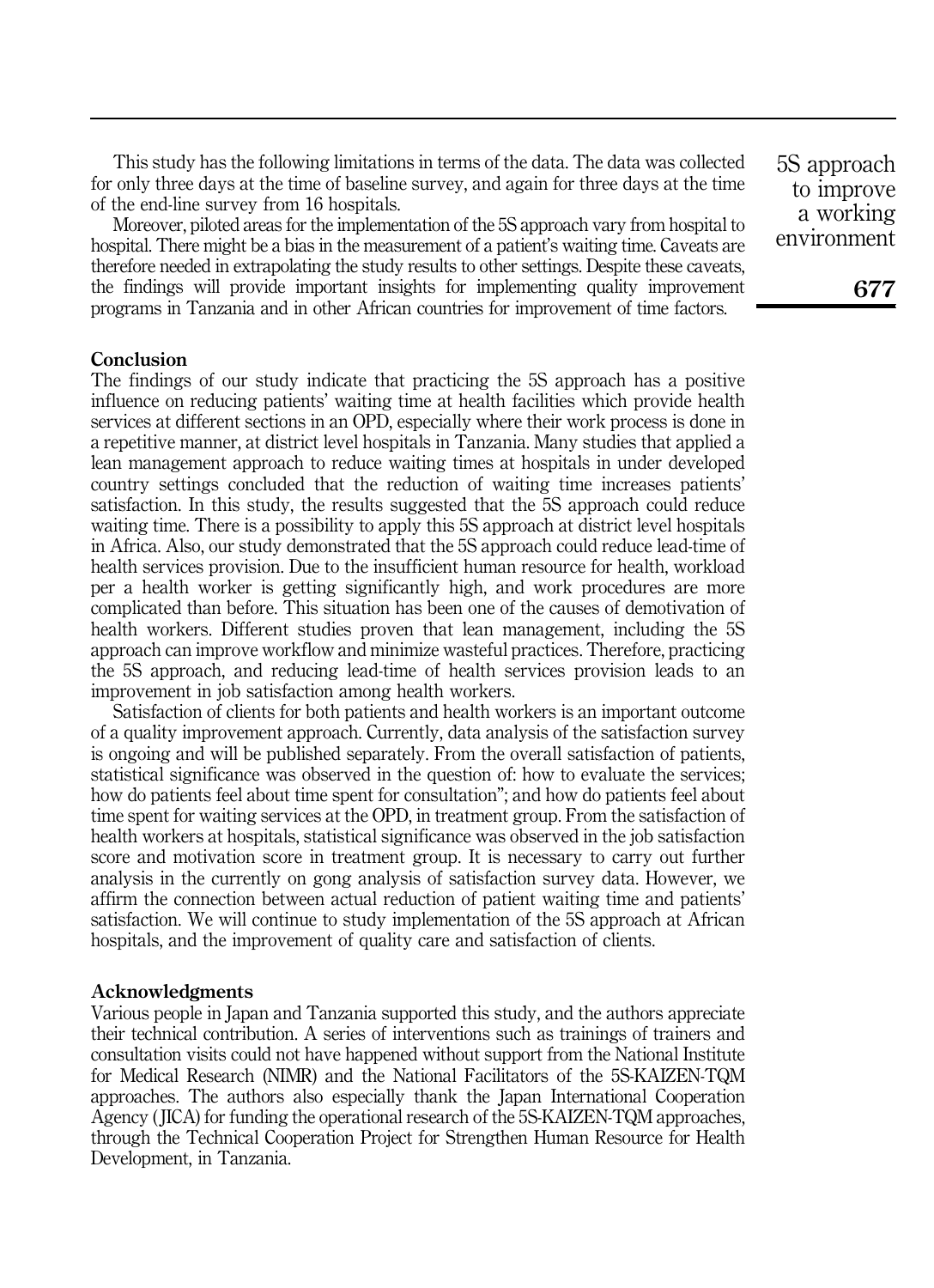#### References TQM

- Abdullah, M. H. (2005), "Study on outpatients' waiting time in Hospital Universiti Kebangsaan Malaysia (HUKM) through the Six-Sigma approach", Statistics Malaysia - Journal of Department of Statistic, Kuala Lumpur, Vol. 1, pp. 39-53, available at: [www.researchgate.net/](www.researchgate.net/publication/237515690_Study_on_Outpatients) [publication/237515690\\_Study\\_on\\_Outpatients'\\_Waiting\\_Time\\_in\\_Hospital\\_University\\_](www.researchgate.net/publication/237515690_Study_on_Outpatients) [Kebangsaan\\_Malaysia\\_HUKM\\_Through\\_the\\_Six\\_Sigma\\_Approach](www.researchgate.net/publication/237515690_Study_on_Outpatients) (accessed December 12, 2013).
	- Aldana, J.M., Piechulek, H. and Al-Sabir, A. (2001), "Client satisfaction and quality of health care in rural Bangladesh", Bulletin of the World Health Organization, Vol. 79 No. 9, pp. 512-517.
	- Anderson, G.R. and Westgaard, R.H. (2013), "Understanding significant processes during work environment interventions to alleviate time pressure and associated sick leave of home care workers – a case study", BMC Health Services Research, Vol. 13 No. 477, pp. 1-12.
	- Ashrafun, L. and Uddin, M.J. (2011), "Factors determining inpatient satisfaction with hospital care in Bangladesh", Asian Social Science, Vol. 7 No. 6, pp. 15-24, available at: [www.ccsenet.](www.ccsenet.org/journal/index.php/ass/article/view/8904/0) [org/journal/index.php/ass/article/view/8904/0](www.ccsenet.org/journal/index.php/ass/article/view/8904/0) (accessed December 12, 2013).
	- Bhattacherjee, A (2012), Social Science Research: Principles, Methods, and Practices, 2nd ed., Textbooks Collection, Book 3, Creative Commons Attribution-Non Commercial-ShareAlike 3.0 Unported License, University of South Florida, Tampa, FL, 88pp., available at: [http://scholarcommons.usf.edu/cgi/viewcontent.cgi?article](http://scholarcommons.usf.edu/cgi/viewcontent.cgi?article�=�1002&context�=�oa_textbooks)=[1002&context](http://scholarcommons.usf.edu/cgi/viewcontent.cgi?article�=�1002&context�=�oa_textbooks)=[oa\\_textbooks](http://scholarcommons.usf.edu/cgi/viewcontent.cgi?article�=�1002&context�=�oa_textbooks) (accessed September 27, 2013).
	- Cao, W., Wan, Y., Tu, H., Shang, F., Liu, D., Tan, Z., Sun, C., Ye, Q. and Xu, Y. (2011), "A web-based appointment system to reduce waiting for outpatients: a retrospective study", BMC Health Services Research, Vol. 11 No. 318, pp. 1-5, available at: [www.biomedcentral.com/1472-6963/](www.biomedcentral.com/1472-6963/11/318) [11/318](www.biomedcentral.com/1472-6963/11/318) (accessed September 27, 2013).
	- Dinesh, T.A., Singh, S., Nair, P. and Remya, T.R. (2013), "Reducing waiting time in outpatient services of large university teaching hospital – a Six Sigma approach", *Management in* Health, Vol. 17 No. 1, pp. 31-37, available at: [http://journal.managementinhealth.com/index.](http://journal.managementinhealth.com/index.php/rms/article/viewFile/259/822) [php/rms/article/viewFile/259/822](http://journal.managementinhealth.com/index.php/rms/article/viewFile/259/822) (accessed September 27, 2013).
	- Fabrizio, T.A. and Tapping, D. (2006), 5S FOR THE OFFICE, Organizing the Workplace to Eliminate Waste, Productivity Press, New York, NY.
	- Hasegawa, T. and Karandagoda, W. (2013), Change Management For Hospitals Through Stepwise Approach, 5S-KAIZEN-TQM, Japan International Cooperation Agency, Tokyo.
	- Helbig, M., Helbig, S., Kahla-Witzch, H.A. and May, A. (2009), "Quality management: reduction of waiting time and efficiency enhancement in an ENT-university outpatients' department", BMC Health Services Research, Vol. 9 No. 21, pp. 1-9, available at: [www.biomedcentral.com/](www.biomedcentral.com/1472-6963/9/21) [1472-6963/9/21](www.biomedcentral.com/1472-6963/9/21) (accessed December 12, 2013).
	- Ho, S.K.M. (2010), "Integrated lean TQM model for global sustainability and competitiveness", The TQM Journal, Vol. 22 No. 2, pp. 143-158. doi: 10.1108/17542731011024264.
	- Hussein, J., Mavalankar, D.V., Sharma, S. and D'Ambruoso, L (2011), "A review of health system infection control measures in developing countries: what can be learned to reduce maternal mortality", Globalization and Health, Vol. 7 No. 14, pp. 1-9, available at: [www.](www.globalizationandhealth.com/content/7/1/14) [globalizationandhealth.com/content/7/1/14](www.globalizationandhealth.com/content/7/1/14) (accessed February 15, 2013).
	- Institute of Industrial and System Engineers, Website Z94.17, "Work design and measurement", available at: [www.iienet2.org/Details.aspx?id](www.iienet2.org/Details.aspx?id=2606)=2606 (accessed May 6, 2016).
	- Jamian, R, Rahman, M.N.A, Deros, B.M and Ismail, N.Z.N (2012), "A conceptual model towards sustainable management system based upon 5S practice for manufacturing SMEs", Asia Pacific Journal of Operations Management, Vol. 1 No. 1, pp. 19-31, available at: [www.](www.globalresearch.com.my/journal/journal_apjom/002_Article002_APJOM_Dec2012_v1n1_PG019-031.pdf) [globalresearch.com.my/journal/journal\\_apjom/002\\_Article002\\_APJOM\\_Dec2012\\_v1n1\\_](www.globalresearch.com.my/journal/journal_apjom/002_Article002_APJOM_Dec2012_v1n1_PG019-031.pdf) [PG019-031.pdf](www.globalresearch.com.my/journal/journal_apjom/002_Article002_APJOM_Dec2012_v1n1_PG019-031.pdf) (accessed May 28, 2015).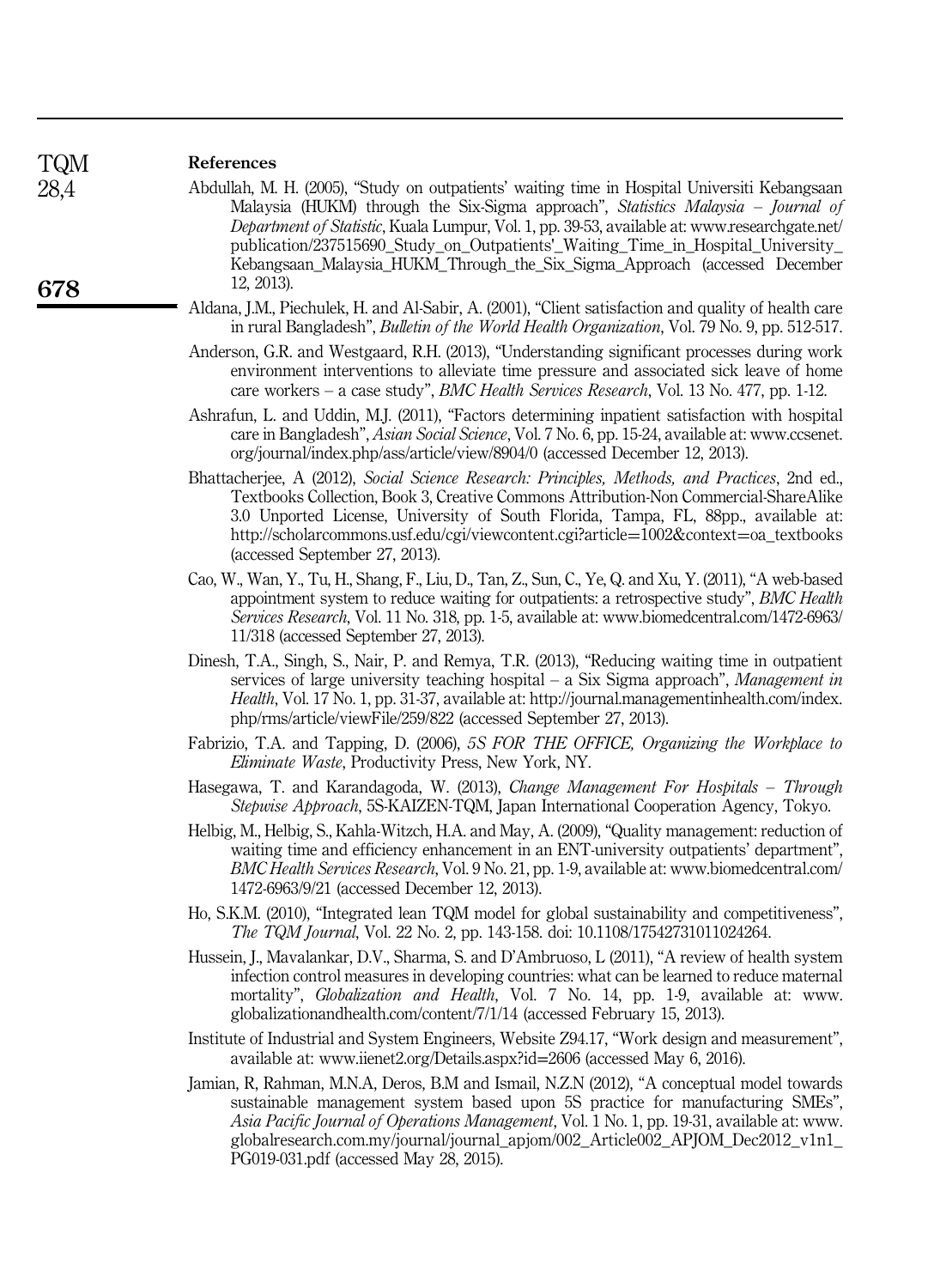- Kaluarachchi, S.P. (2009), "Successful TQM Implementation in Sri Lankan Public Hospitals", Annals of Business Administrative Science, Vol. 8 No. 1, pp. 55-74, available at: <http://archive.cmb.ac.lk/research/bitstream/70130/267/1/Dr%20Kaluarachchi.pdf> (accessed February 9, 2013).
- Kekana, H.P., du Rand, E.A. and van Wyk, N.C. (2007), "Job satisfaction of registered nurse in a community hospital in the Limpopo Province in South Africa", Curationis, Vol. 30 No. 2, pp. 24-35, available at: [www.curationis.org.za/index.php/curationis/article/viewFile/1068/](www.curationis.org.za/index.php/curationis/article/viewFile/1068/1003) [1003](www.curationis.org.za/index.php/curationis/article/viewFile/1068/1003) (accessed May 5, 2016).
- Lucas, B (2002), "Developing the role of the nurse in the orthopaedic outpatient and pre-admission assessment settings: a change management project", Journal of Orthopaedic Nursing, Vol. 6 No. 3, pp. 153-160, available at: [www.orthopaedic-nursing.com/article/S1361-3111\(02\)](www.orthopaedic-nursing.com/article/S1361-3111(02)00054-7/abstract) [00054-7/abstract](www.orthopaedic-nursing.com/article/S1361-3111(02)00054-7/abstract) (accessed January 9, 2014).
- Malik, A.A., Yamamoto, S.S., Souares, A., Malik, Z. and Sauerborn, R. (2010), "Motivational determinants among physicians in Lahore, Pakistan", BMC Health Services Research, Vol. 10 No. 201, pp. 1-11, available at<www.biomedcentral.com/1472-6963/10/201> (accessed December 12, 2013).
- MoHSW, Tanzania. (2013), Implementation Guideline for 5S-KAIZEN-TQM Approaches in Tanzania, Ministry of Health and Social Welfare, Dar es Salaam.
- Muhondwa, E.P.Y., Leshabari, M.T., Mwangu, M., Mbembati, N. and Ezekiel, M.J. (2008), "Patient satisfaction at the muhimbili national hospital In Dar es Salaam, Tanzania", East African Journal of Public Health, Vol. 5 No. 2, pp. 67-73, available at: [www.bioline.org.br/pdf?](www.bioline.org.br/pdf?lp08014) [lp08014](www.bioline.org.br/pdf?lp08014) (accessed September 27, 2013).
- Ng, D., Vali, G., Thomas, S. and Schmidt, N. (2010), "Applying the lean principles of the Toyota production system to reduce wait times in the emergency department", Canadian Journal of Emergency Medicine, Vol. 12 No. 1, pp. 50-57.
- O'hEocha., M (2000), "A study of the influence of culture, communication, and employee attitudes on the use of 5Ss for environmental management at Cooke Brothers Ltd", The TQM Magazine, Vol. 12 No. 5, pp. 321-330.
- Ofili, A.N. and Ofovwe, C.E. (2005), "Patients' assessment of efficiency of services at a teaching hospital in a developing country", Annals of African Medicine, Vol. 4 No. 4, pp. 150-153, available at:<https://tspace.library.utoronto.ca/bitstream/1807/5075/1/am05038.pdf> (accessed January 10, 2014).
- Organization for Economic Co-operation and Development (2013), "Waiting time policies in the health sector – what works?", available at: [www.oecd.org/health/waiting-times-for-elective](www.oecd.org/health/waiting-times-for-elective-surgery-what-works-9789264179080-en.htm)[surgery-what-works-9789264179080-en.htm](www.oecd.org/health/waiting-times-for-elective-surgery-what-works-9789264179080-en.htm) (accessed March 17, 2015).
- Pheng, L.S (2001), "Towards TQM integrating Japanese 5-S principles with ISO 9001:2000 requirements", The TQM Magazine, Vol. 13 No. 5, pp. 334-341, available at: [http://dx.doi.](http://dx.doi.org/10.1108/EUM0000000005859) [org/10.1108/EUM0000000005859](http://dx.doi.org/10.1108/EUM0000000005859) (accessed June 4, 2015).
- Pillay, R. (2009), "Work satisfaction of professional nurses in South Africa: a comparative analysis of the public and private sectors", *Human Resource for Health*, Vol. 7 No. 15, pp. 1-10, available at:<www.human-resources-health.com/content/7/1/15> (accessed December 12, 2013).
- Raka, L. (2010), "Prevention and control of hospital-related infections in low and middle income countries", The Open Infectious Diseases Journal, Vol. 4, Special Issue, pp. 125-131, available at: [www.gnkra.com/site/assets/files/1050/op\\_inf\\_dis\\_j.pdf](www.gnkra.com/site/assets/files/1050/op_inf_dis_j.pdf) (accessed August 15, 2014).
- Rauf, W., Blitz, J.J., Geyser, MM. and Rauf, A. (2008), "Quality improvement cycles that reduced waiting times at Tshwane district hospital emergency department", South African Family

5S approach to improve a working environment